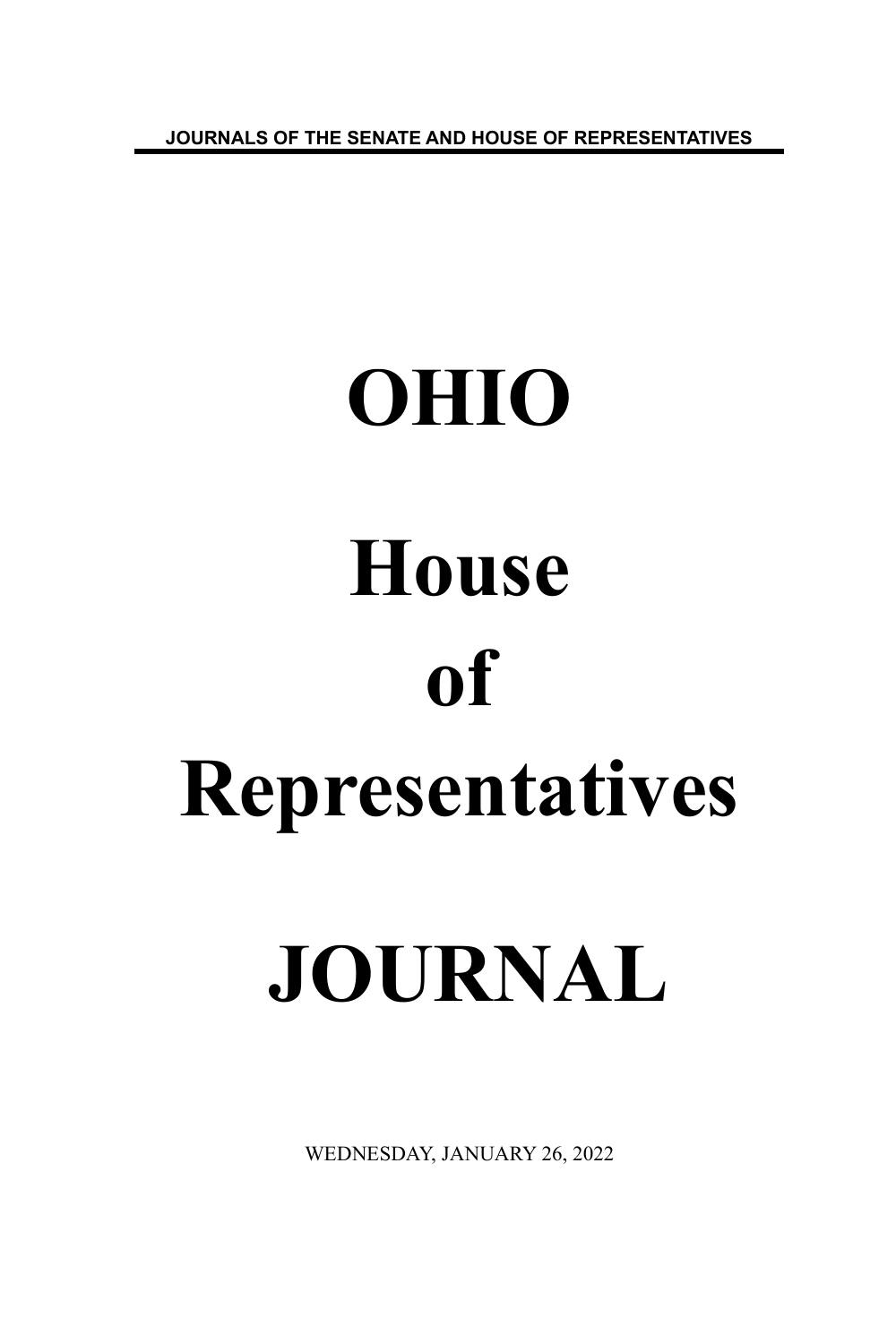# ONE HUNDRED TWENTY-SECOND DAY Hall of the House of Representatives, Columbus, Ohio **Wednesday, January 26, 2022, 9:00 o'clock a.m.**

The House met pursuant to adjournment.

Prayer was offered by Pastor Brian Solomon of the Capitol Ministries in Columbus, Ohio, followed by the Pledge of Allegiance to the Flag.

The following guests of the House of Representatives were recognized prior to the commencement of business:

Lilly Taylor, Mack Plotner, Cammie Shenkle, and Owen Hall from the North Union FFA team; guests of Representative Richardson- 86th district.

The Liberty-Benton High School girls varsity volleyball team, guests of Representative Cross- 83rd district.

John Cavanaugh, a guest of Representatives Lightbody- 19th district and Lampton- 73rd district.

Molly Hornberger, a guest of Representative Russo- 24th district.

Daizohn Cox, a guest of Representative Humphrey- 26th district.

The journal of yesterday was read and approved.

# **INTRODUCTION OF BILLS**

The following bills were introduced:

**H. B. No. 547 -** Representative Patton.

To amend sections 4511.092 and 4511.093 of the Revised Code to prohibit a municipal corporation or township that does not operate either a fire department or an emergency medical services organization from utilizing traffic law photo-monitoring devices.

**H. B. No. 548 -** Representative Patton.

To amend section 4511.093 of the Revised Code to prohibit a local authority with a population of 200 or fewer from utilizing traffic law photomonitoring devices.

**H. B. No. 549 -** Representative Patton.

To amend section 4511.093 of the Revised Code to prohibit a local authority, in any year, from issuing a total number of traffic tickets based on the use of traffic law photo-monitoring devices that exceeds two times the population of the local authority.

**H. B. No. 550 -** Representative Patton.

To amend section 4511.093 of the Revised Code to prohibit a local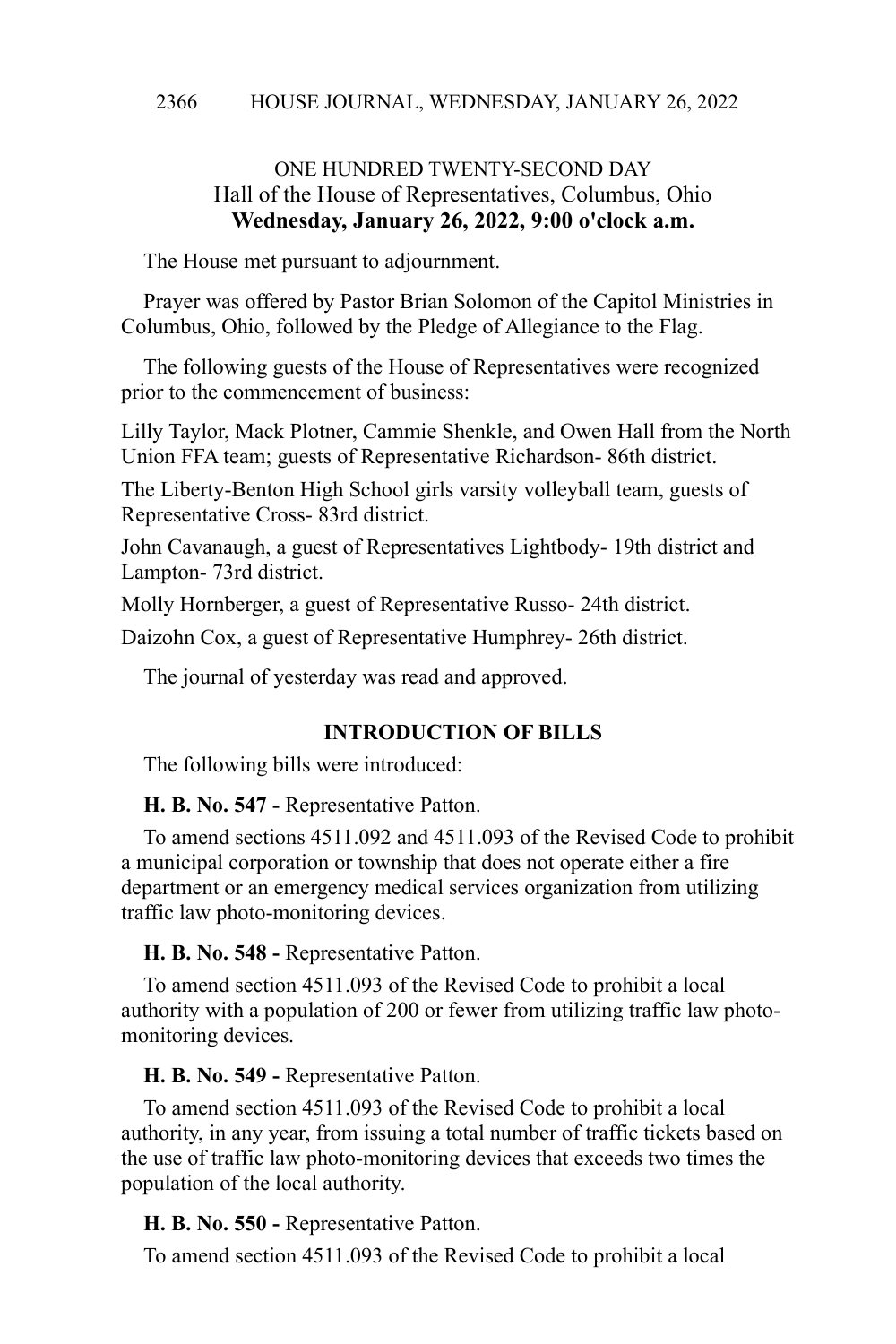authority from deriving more than 30 per cent of the total annual revenue of the local authority from the issuance of tickets for traffic law violations based on evidence recorded by traffic law photo-monitoring devices.

# **H. B. No. 551 -** Representative Patton.

To amend section 4511.093 of the Revised Code to require 80 per cent of all revenue from a traffic camera ticket be used for law enforcement expenses.

**H. B. No. 552 -** Representative Patton.

To amend section 4511.093 of the Revised Code to prohibit placement of a traffic camera within one-half mile of an interstate highway entrance.

**H. B. No. 553 -** Representative Patton.

To amend section 4511.093 of the Revised Code to prohibit a local authority, located in a county with a population of one million or more, from using traffic cameras to enforce traffic violations on interstate highways.

Said bills were considered the first time.

# **REPORTS OF STANDING AND SELECT COMMITTEES AND BILLS FOR SECOND CONSIDERATION**

Representative Russo submitted the following report:

The standing committee on Health to which was referred **H. B. No. 60**- Representatives Brent, Seitz, et al., having had the same under consideration, reports it back and recommends its passage.

RE: AUTHORIZE MEDICAL MARIJUANA FOR AUTISM SPECTRUM DISORDER

Representative Russo moved to amend the title as follows:

Add the name: "West"

TOM YOUNG

P. SCOTT LIPPS C. ALLISON RUSSO ADAM C. BIRD TIMOTHY E. GINTER PHIL PLUMMER BRIAN STEWART THOMAS WEST ANDREA WHITE

The following members voted "NO"

ADAM HOLMES BETH LISTON

The report was agreed to.

The bill was ordered to be engrossed and placed on the calendar.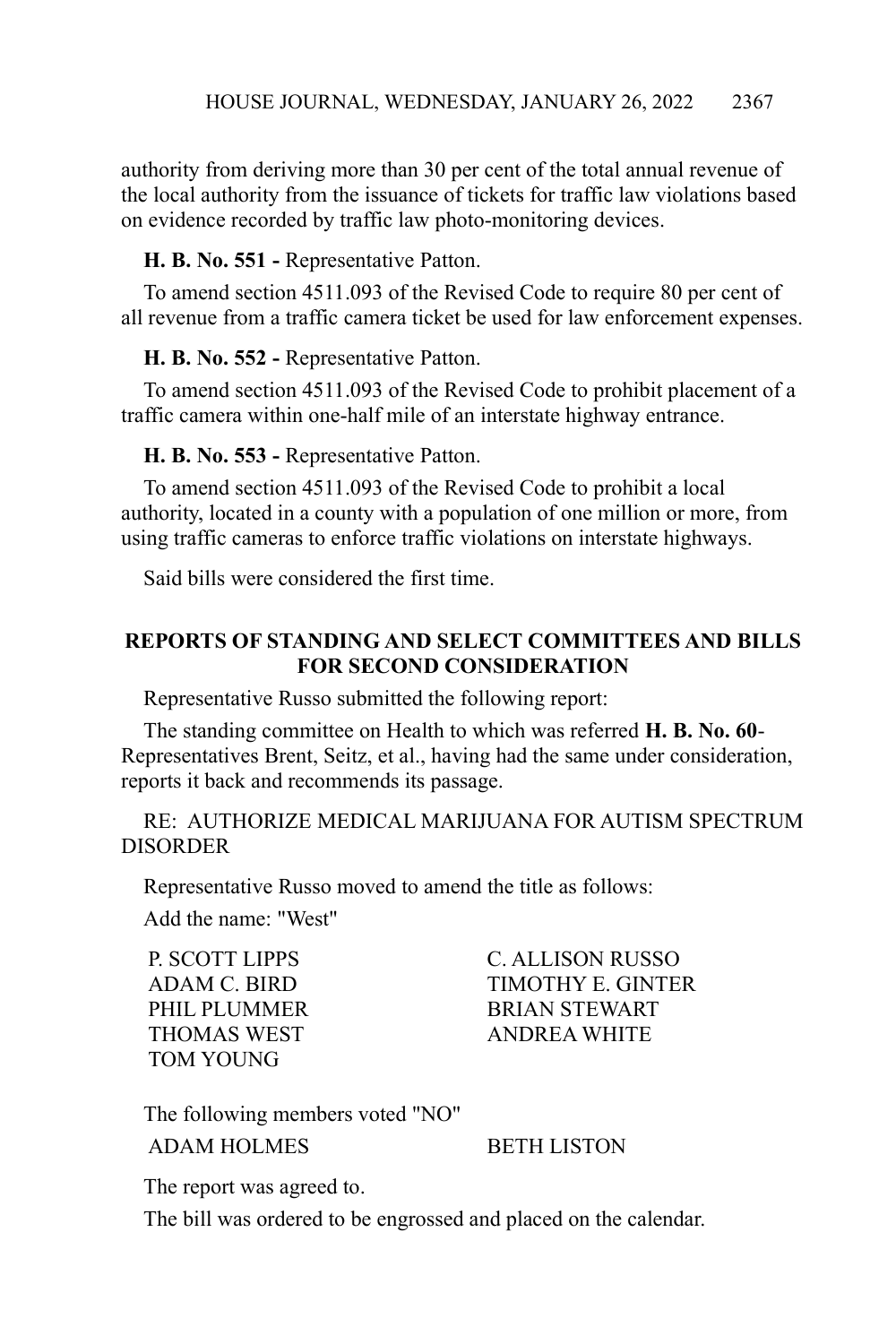# **MESSAGE FROM THE SPEAKER**

January 25, 2022

Robert R. Cupp Speaker of the Ohio House of Representatives 77 South High Street Columbus, OH 43215

Dear Mr. Speaker:

Please accept this letter as my resignation from the position as the Assistant Minority Leader of the Ohio House of Representatives, effective at the end of the day on January 25, 2022.

Thank you for your consideration.

Sincerely,

/s/KRISTIN BOGGS Kristin Boggs State Representative- District 18

# **MESSAGE FROM THE SPEAKER**

January 26, 2022

Representative Kristin Boggs Ohio House of Representatives 77 South High Street, 14th Floor Columbus, Ohio 43215

Dear Representative Boggs,

This letter acknowledges receipt of your letter of resignation from the position of Ohio House Assistant Minority Leader and confirms that you have stepped down as the Ohio House Assistant Minority Leader effective at the end of the day on January 25, 2022.

I look forward to working with you for the remainder of this General Assembly as you continue your service as a member of the Ohio House of Representatives.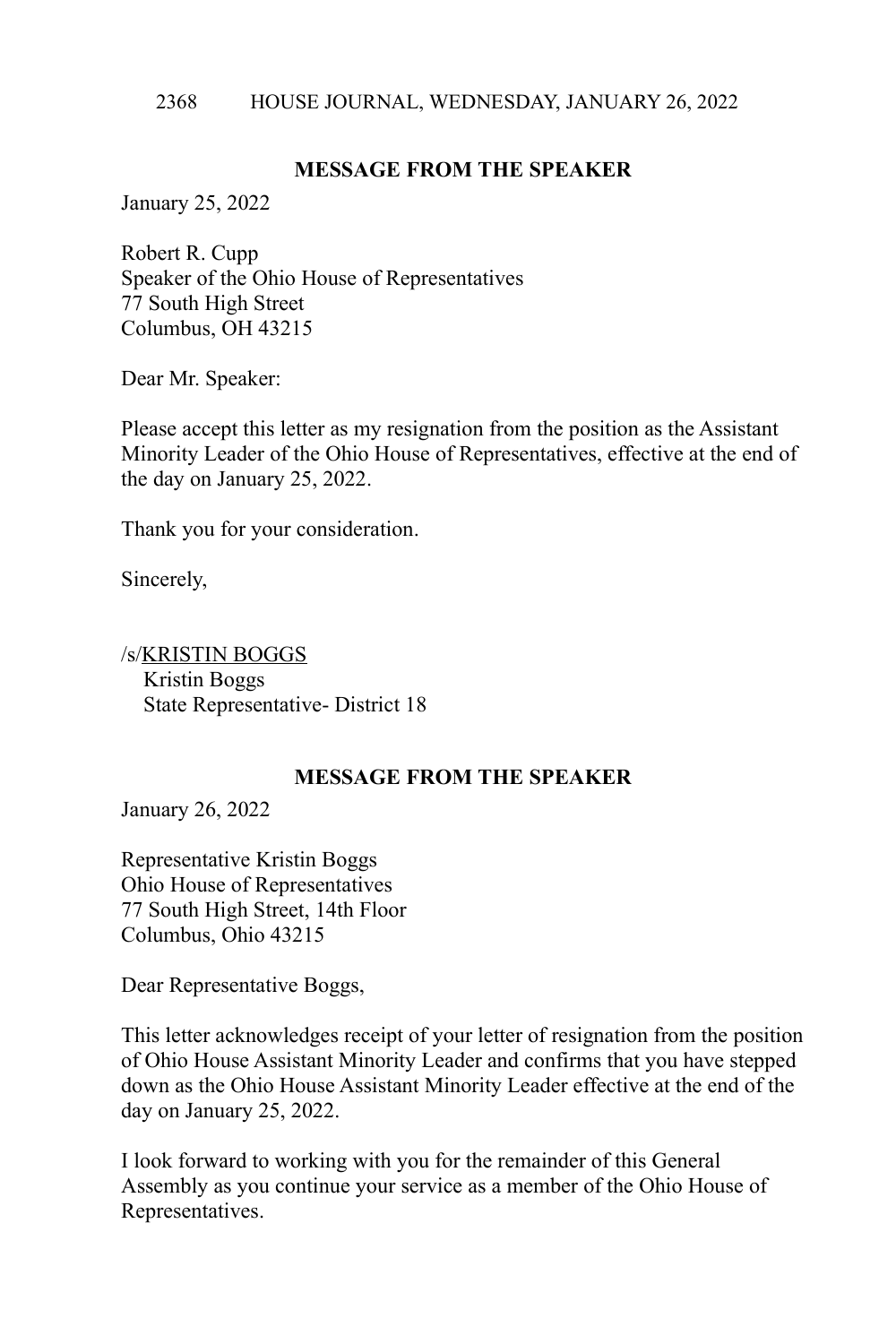Best Regards,

/s/ROBERT R. CUPP Robert R. Cupp Speaker, Ohio House of Representatives

# **MESSAGE FROM THE SPEAKER**

January 25, 2022

The Honorable Robert R. Cupp Speaker, Ohio House of Representatives 77 S. High Street, 14th Floor Columbus, OH 43215

RE: Resignation of Minority Whip Paula Hicks-Hudson

Dear Mr. Speaker,

Please accept my formal resignation from the position of Minority Whip of the Ohio House of Representatives. My resignation from this position is effective immediately.

I am grateful to my colleagues from the Minority Caucus for their trust in me and the support they have given me over the last two and a half years. As the Minority Whip, I have appreciated the opportunity to assist in guiding the Minority Caucus and supporting its members.

I thank you and my colleagues from both sides of the aisle for all of the work we have done for the People of Ohio. As I step down from this post, I will continue to serve the people of District 44 as their Representative to the House and work to make our state a great place to live and work for all Ohioans.

Sincerely,

 /s/PAULA HICKS-HUDSON State Rep. Paula Hicks-Hudson 44th House District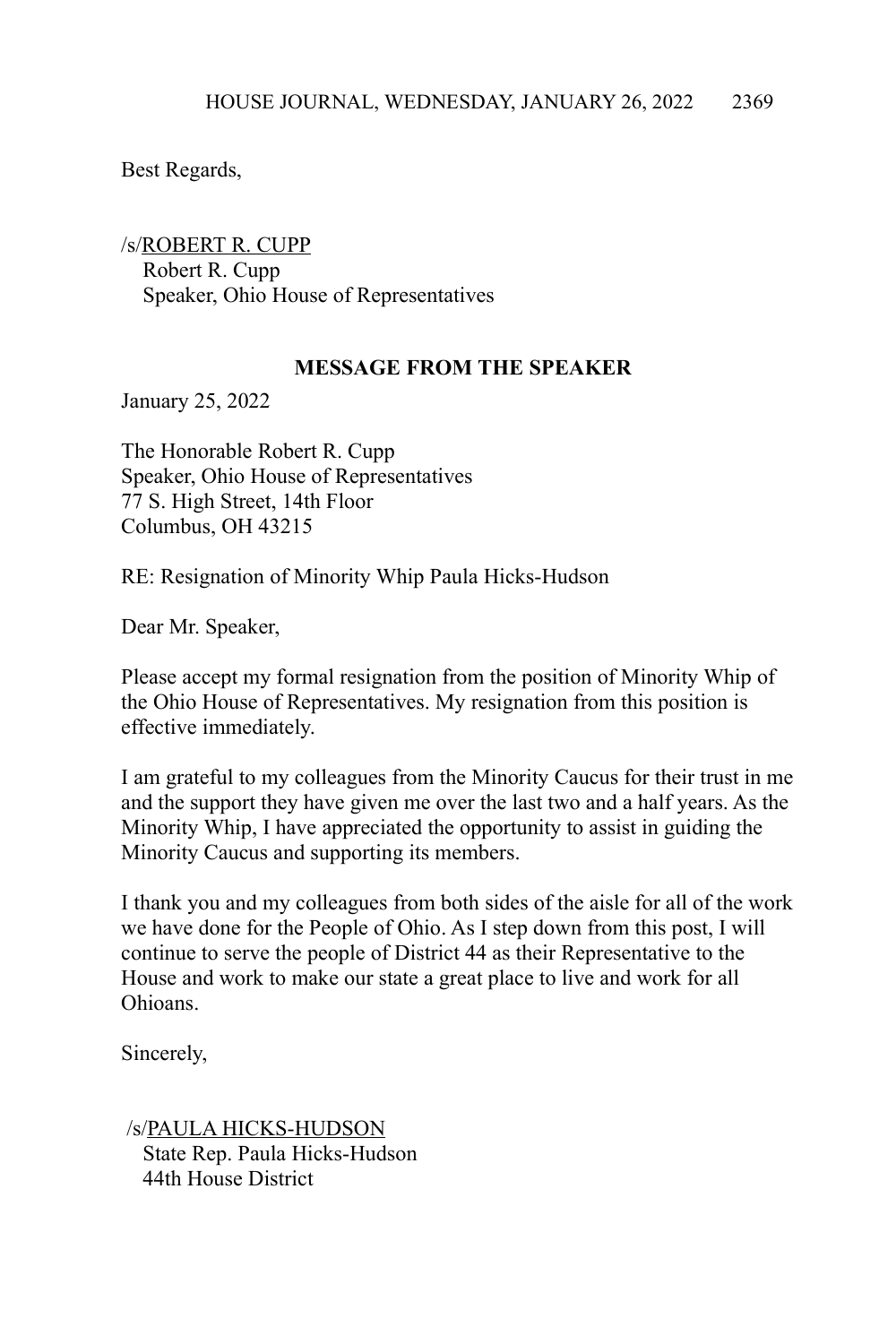# **MESSAGE FROM THE SPEAKER**

January 26, 2022

Representative Paula Hicks-Hudson Ohio House of Representatives 77 South High Street, 14th Floor Columbus, Ohio 43215

Dear Representative Hicks-Hudson,

This letter acknowledges receipt of your letter of resignation from the position of Ohio House Minority Whip and confirms that you have stepped down as the Ohio House Minority Whip effective at the end of the day on January 25,  $2022$ 

I look forward to working with you for the remainder of this General Assembly as you continue your service as a member of the Ohio House of Representatives.

Best Regards,

/s/ROBERT R. CUPP Robert R. Cupp Speaker, Ohio House of Representatives

## **MOTIONS AND RESOLUTIONS**

Representative Ginter offered the following resolution:

**H. R. No. 177**-Representative Ginter

Relative to the election of the minority leader, the assistant minority leader, and the minority whip for the 134th General Assembly of Ohio.

WHEREAS, Emilia Strong Sykes of House District #34 has resigned as minority leader of the House of Representatives of the 134th General Assembly of Ohio, effective December 31, 2021, thus creating a vacancy in the position of minority leader of the House of Representatives, Kristin Boggs of House District #18 has resigned as assistant minority leader of the House of Representatives of the 134th General Assembly of Ohio, effective January 25, 2022, thus creating a vacancy in the position of assistant minority leader of the House of Representatives, and Paula Hicks-Hudson of House District #44 has resigned as minority whip of the House of Representatives of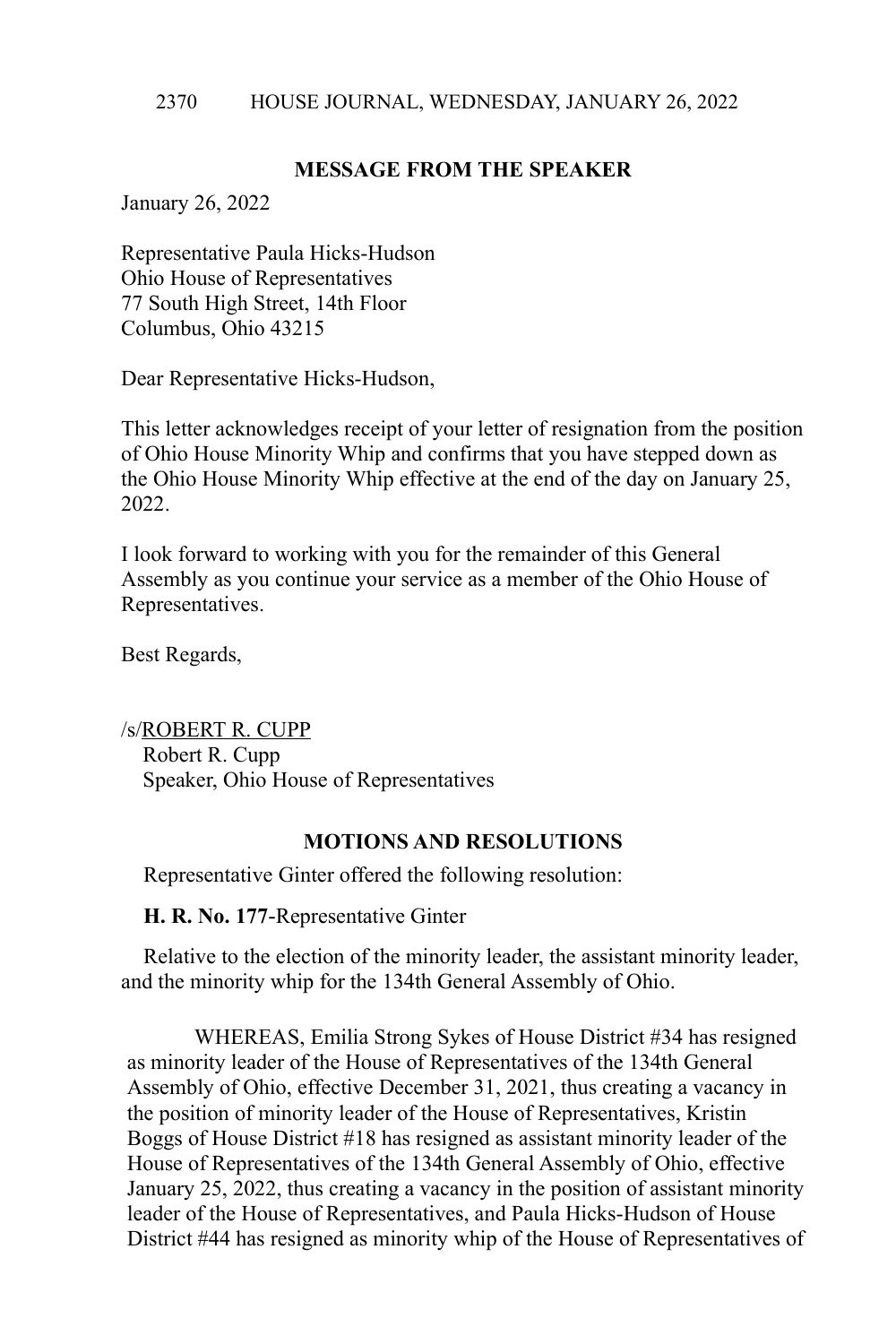the 134th General Assembly, effective January 25, 2022, thus creating a vacancy in the position of minority whip of the House of Representatives; and

WHEREAS, The members of the House of Representatives of the 134th General Assembly have been advised that the caucus of Democrat members has chosen C. Allison Russo of House District #24 as minority leader, Thomas West of House District #49 as assistant minority leader, and Jessica Miranda of House District #28 as minority whip; therefore be it

RESOLVED, By the members of the House of Representatives of the 134th General Assembly that C. Allison Russo be, and upon adoption of this resolution is, hereby elected to the office of minority leader, effective January 26, 2022; that Thomas West be, and upon adoption of this resolution is, hereby elected to the office of assistant minority leader, effective January 26, 2022; and that Jessica Miranda be, and upon adoption of this resolution is, hereby elected to the office of minority whip, effective January 26, 2022.

The question being, "Shall the resolution be adopted?"

The yeas and nays were taken and resulted – yeas 88, nays 0, as follows:

|                 |              | Those who voted in the affirmative were: Representatives |                      |
|-----------------|--------------|----------------------------------------------------------|----------------------|
| Abrams          | Baldridge    | Bird                                                     | Blackshear           |
| Boggs           | <b>Brent</b> | <b>Brown</b>                                             | Callender            |
| Carfagna        | Carruthers   | Click                                                    | Creech               |
| Cross           | Crossman     | Denson                                                   | <b>Fowler Arthur</b> |
| Fraizer         | Galonski     | Ghanbari                                                 | Ginter               |
| Grendell        | Gross        | Hall                                                     | Hicks-Hudson         |
| Hillyer         | Holmes       | Hoops                                                    | Humphrey             |
| Ingram          | Jarrells     | John                                                     | Johnson              |
| Jones           | Jordan       | Kelly                                                    | Kick                 |
| Koehler         | Lampton      | Lanese                                                   | Leland               |
| Lepore-Hagan    | Lightbody    | Lipps                                                    | Liston               |
| Loychik         | Manchester   | Manning                                                  | McClain              |
| Merrin          | Miller, A.   | Miller, J.                                               | Miller, K.           |
| Miranda         | O'Brien      | Oelslager                                                | Patton               |
| Pavliga         | Plummer      | Ray                                                      | Richardson           |
| Riedel          | Robinson     | Roemer                                                   | Russo                |
| Schmidt         | Seitz        | Sheehy                                                   | Skindell             |
| Smith, K.       | Smith, M.    | Sobecki                                                  | Stein                |
| <b>Stephens</b> | Stewart      | Swearingen                                               | Sweeney              |
| Sykes           | Troy         | Upchurch                                                 | Vitale               |
| Weinstein       | West         | White                                                    | Wilkin               |
| Young, B.       | Young, T.    | Zeltwanger                                               | Cupp-88              |

The resolution was adopted.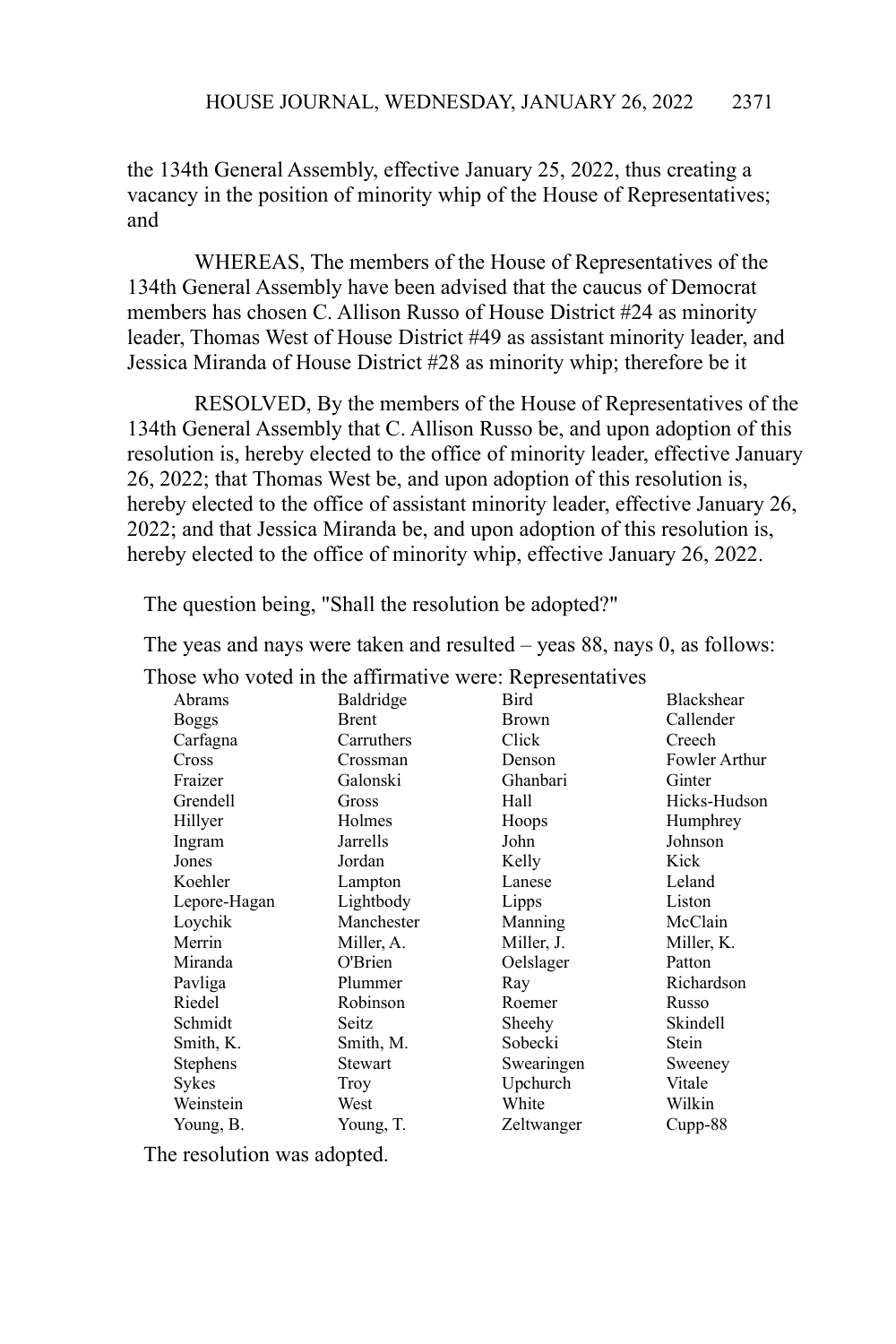The minority leader, Representative Russo, was administered the oath of office by the Honorable Laurel Beatty Blunt, 10th District Court of Appeals Judge, and entered upon the discharge of her duties.

The assistant minority leader, Representative West, and the minority whip, Representative Miranda, were administered the oath of office by the Honorable Laurel Beatty Blunt, 10th District Court of Appeals Judge, and entered upon the discharge of their duties.

Representative Jones moved that majority party members asking leave to be absent or absent the week of Wednesday, January 26, 2022, be excused, so long as a written request is on file in the majority leadership offices.

The motion was agreed to.

Representative Brown moved that minority party members asking leave to be absent or absent the week of Wednesday, January 26, 2022, be excused, so long as a written request is on file in the minority leadership offices.

The motion was agreed to.

## **BILLS FOR THIRD CONSIDERATION**

**Sub. H. B. No. 428**-Representatives Pavliga, Edwards. Cosponsors: Representatives Click, Grendell, Holmes, Plummer, White, Carruthers, Liston.

To enact sections 103.55, 103.551, and 103.552 of the Revised Code to establish the Adverse Childhood Experiences Study Commission, was taken up for consideration the third time.

The question being, "Shall the bill pass?"

The yeas and nays were taken and resulted – yeas 92, nays 1, as follows:

Those who voted in the affirmative were: Representatives

| Abrams       | Baldridge  | Bird            | <b>Blackshear</b> |
|--------------|------------|-----------------|-------------------|
| Boggs        | Brent      | <b>Brinkman</b> | <b>Brown</b>      |
| Callender    | Carfagna   | Carruthers      | Click             |
| Creech       | Cross      | Crossman        | Cutrona           |
| Denson       | Edwards    | Ferguson        | Fowler Arthur     |
| Fraizer      | Galonski   | Ghanbari        | Ginter            |
| Grendell     | Gross      | Hall            | Hicks-Hudson      |
| Hillyer      | Holmes     | Hoops           | Humphrey          |
| Ingram       | Jarrells   | John            | Johnson           |
| Jones        | Jordan     | Kelly           | Kick              |
| Koehler      | Lampton    | Lanese          | Leland            |
| Lepore-Hagan | Lightbody  | Lipps           | Liston            |
| Loychik      | Manchester | Manning         | McClain           |
| Merrin       | Miller, A. | Miller, J.      | Miller, K.        |
|              |            |                 |                   |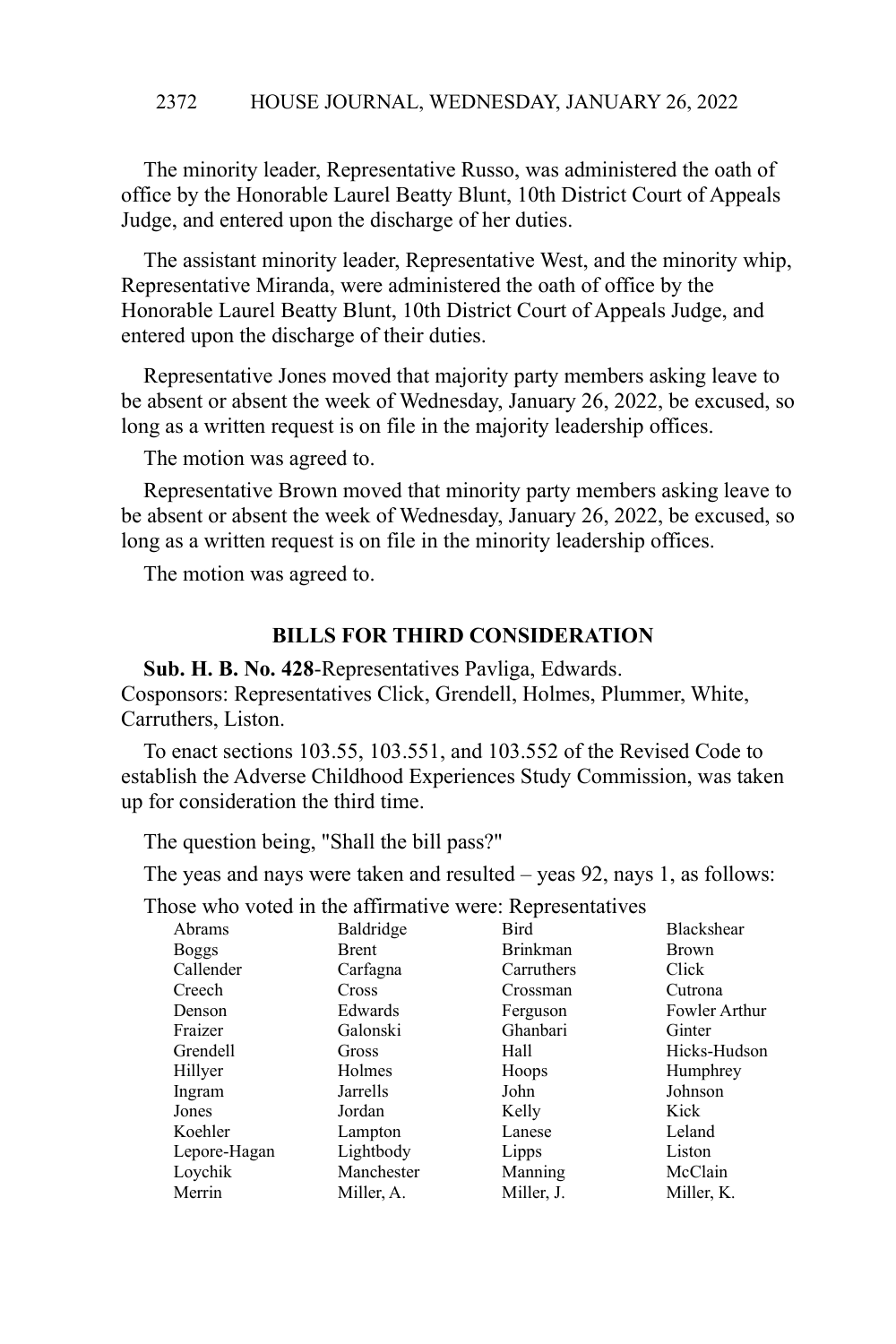| Miranda         | O'Brien   | Oelslager  | Patton       |
|-----------------|-----------|------------|--------------|
| Pavliga         | Plummer   | Ray        | Richardson   |
| Riedel          | Robinson  | Roemer     | Russo        |
| Schmidt         | Seitz     | Sheehy     | Skindell     |
| Smith, K.       | Smith, M. | Sobecki    | <b>Stein</b> |
| <b>Stephens</b> | Stewart   | Swearingen | Sweeney      |
| Sykes           | Troy      | Upchurch   | Weinstein    |
| West            | White     | Wiggam     | Wilkin       |
| Young, B.       | Young, T. | Zeltwanger | $Cupp-92$    |

Representative Vitale voted in the negative-1.

The bill passed.

Representative Pavliga moved to amend the title as follows:

Add the names: "Abrams, Baldridge, Bird, Brinkman, Brown, Denson, Galonski, Ghanbari, Ginter, Gross, Humphrey, Ingram, Jarrells, John, Kick, Lanese, Leland, Lepore-Hagan, Lightbody, Loychik, Manning, Miller, A., Miller, J., O'Brien, Patton, Ray, Richardson, Schmidt, Sobecki, West, Young, T., Speaker Cupp."

The motion was agreed to and the title so amended.

The title as amended was agreed to.

**H. B. No. 449**-Representatives Carfagna, Lanese. Cosponsors: Representatives Stewart, Click, Ferguson, Riedel, LaRe, Troy, Schmidt, Ginter, Miranda, Cutrona, Hoops, Crossman, White, Ray, John.

To enact section 5.2318 of the Revised Code to designate the second Monday of October as "Italian Heritage Day", was taken up for consideration the third time.

The question being, "Shall the bill pass?"

The yeas and nays were taken and resulted – yeas 93, nays 0, as follows:

Those who voted in the affirmative were: Representatives

| Abrams       | Baldridge  | <b>Bird</b>     | <b>Blackshear</b> |
|--------------|------------|-----------------|-------------------|
| <b>Boggs</b> | Brent      | <b>Brinkman</b> | Brown             |
| Callender    | Carfagna   | Carruthers      | Click             |
| Creech       | Cross      | Crossman        | Cutrona           |
| Denson       | Edwards    | Ferguson        | Fowler Arthur     |
| Fraizer      | Galonski   | Ghanbari        | Ginter            |
| Grendell     | Gross      | Hall            | Hicks-Hudson      |
| Hillyer      | Holmes     | Hoops           | Humphrey          |
| Ingram       | Jarrells   | John            | Johnson           |
| Jones        | Jordan     | Kelly           | Kick              |
| Koehler      | Lampton    | Lanese          | Leland            |
| Lepore-Hagan | Lightbody  | Lipps           | Liston            |
| Loychik      | Manchester | Manning         | McClain           |
| Merrin       | Miller, A. | Miller, J.      | Miller, K.        |
|              |            |                 |                   |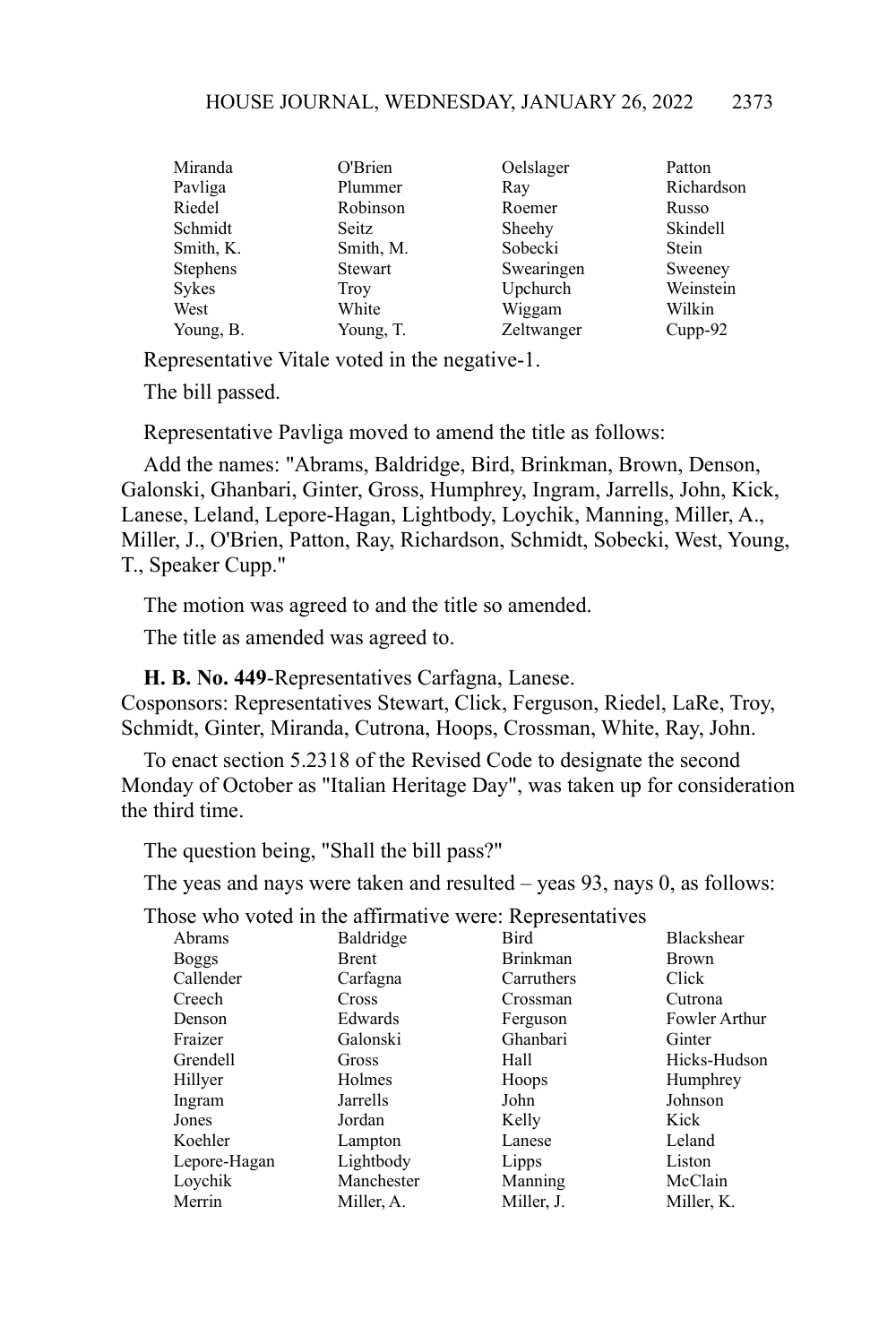| Miranda         | O'Brien        | Oelslager  | Patton       |
|-----------------|----------------|------------|--------------|
| Pavliga         | Plummer        | Ray        | Richardson   |
| Riedel          | Robinson       | Roemer     | Russo        |
| Schmidt         | Seitz          | Sheehy     | Skindell     |
| Smith, K.       | Smith, M.      | Sobecki    | <b>Stein</b> |
| <b>Stephens</b> | <b>Stewart</b> | Swearingen | Sweeney      |
| <b>Sykes</b>    | Troy           | Upchurch   | Vitale       |
| Weinstein       | West           | White      | Wiggam       |
| Wilkin          | Young, B.      | Young, T.  | Zeltwanger   |
|                 |                |            | $C$ unn-93   |

The bill passed.

Representative Carfagna moved to amend the title as follows:

Add the names: "Abrams, Baldridge, Callender, Carruthers, Cross, Fraizer, Grendell, Gross, Hall, Ingram, Johnson, Jones, Jordan, Kick, Leland, Lepore-Hagan, Lightbody, Liston, Loychik, Miller, A., Miller, J., O'Brien, Oelslager, Patton, Pavliga, Plummer, Richardson, Roemer, Russo, Sheehy, Smith, M., Sobecki, Stephens, West, Young, T., Speaker Cupp."

The motion was agreed to and the title so amended.

The title as amended was agreed to.

**H. C. R. No. 27**-Representative Troy.

Cosponsors: Representatives Galonski, Miller, J., Ghanbari, West, Crossman, Sobecki, Loychik, Lightbody, Click, Weinstein, Sheehy, Gross, Miller, A.

To honor and recognize victims of Agent Orange during the Vietnam War, was taken up for consideration the third time.

The question being, "Shall the concurrent resolution be adopted?"

Representative Troy moved to amend the title as follows:

Add the names: "Abrams, Baldridge, Bird, Blackshear, Brent, Brown, Callender, Carfagna, Carruthers, Creech, Cross, Cutrona, Edwards, Fowler Arthur, Fraizer, Ginter, Grendell, Hall, Hicks-Hudson, Hillyer, Holmes, Hoops, Humphrey, Ingram, Jarrells, John, Johnson, Jones, Kick, Koehler, Leland, Lepore-Hagan, Liston, Manning, McClain, Miller, K., Miranda, O'Brien, Patton, Pavliga, Plummer, Richardson, Robinson, Roemer, Russo, Schmidt, Skindell, Smith, K., Smith, M., Stein, Stephens, Swearingen, Sweeney, Sykes, Upchurch, White, Wiggam, Wilkin, Young, B., Young, T., Speaker Cupp."

The motion was agreed to and the title so amended.

The title as amended was agreed to.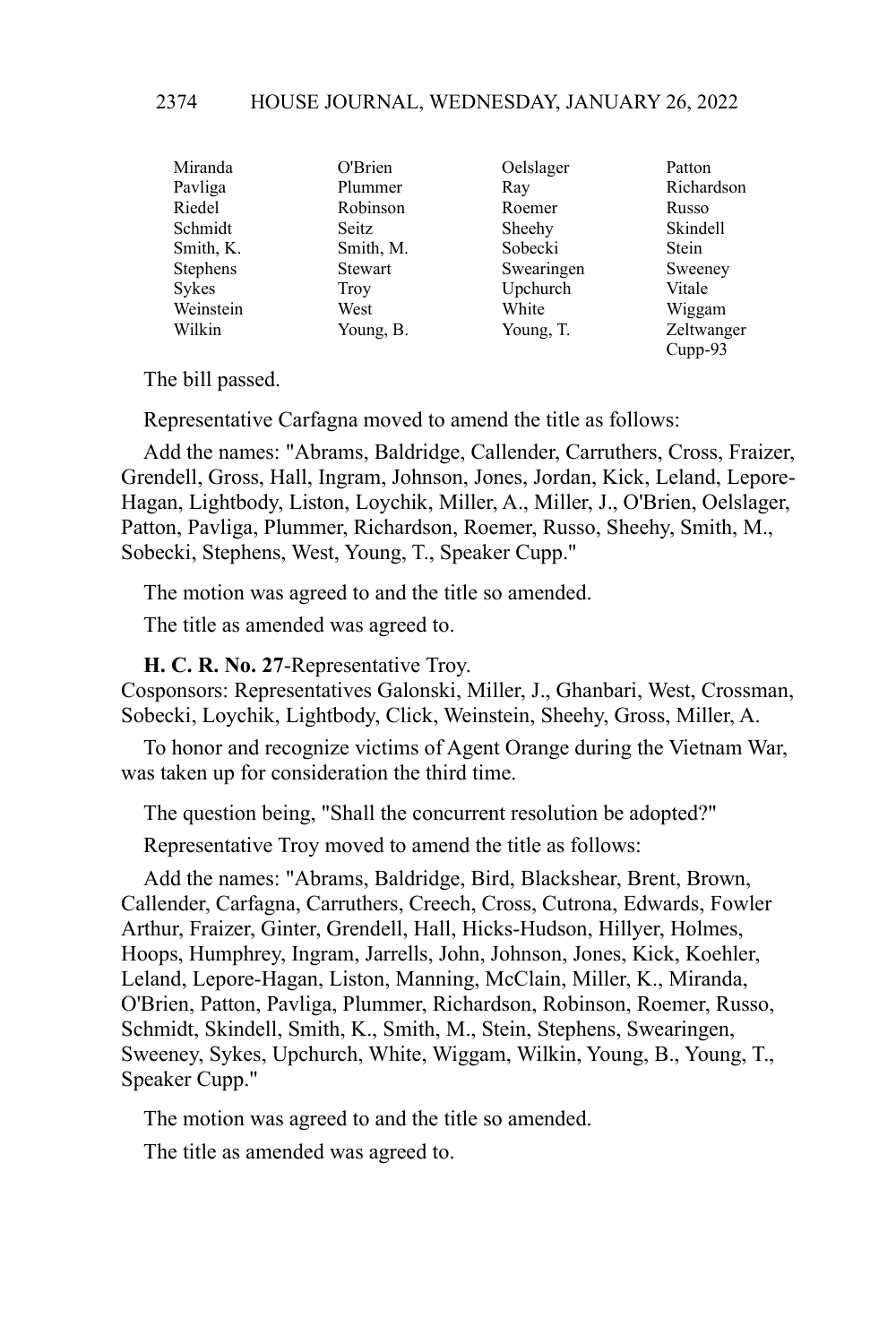The question being, "Shall the concurrent resolution be adopted?" The yeas and nays were taken and resulted – yeas 93, nays 0, as follows:

|                 |                | Those who voted in the affirmative were: Representatives |               |
|-----------------|----------------|----------------------------------------------------------|---------------|
| Abrams          | Baldridge      | Bird                                                     | Blackshear    |
| <b>Boggs</b>    | <b>Brent</b>   | <b>Brinkman</b>                                          | <b>Brown</b>  |
| Callender       | Carfagna       | Carruthers                                               | Click         |
| Creech          | Cross          | Crossman                                                 | Cutrona       |
| Denson          | Edwards        | Ferguson                                                 | Fowler Arthur |
| Fraizer         | Galonski       | Ghanbari                                                 | Ginter        |
| Grendell        | Gross          | Hall                                                     | Hicks-Hudson  |
| Hillyer         | Holmes         | Hoops                                                    | Humphrey      |
| Ingram          | Jarrells       | John                                                     | Johnson       |
| Jones           | Jordan         | Kelly                                                    | Kick          |
| Koehler         | Lampton        | Lanese                                                   | Leland        |
| Lepore-Hagan    | Lightbody      | Lipps                                                    | Liston        |
| Loychik         | Manchester     | Manning                                                  | McClain       |
| Merrin          | Miller, A.     | Miller, J.                                               | Miller, K.    |
| Miranda         | O'Brien        | Oelslager                                                | Patton        |
| Pavliga         | Plummer        | Ray                                                      | Richardson    |
| Riedel          | Robinson       | Roemer                                                   | Russo         |
| Schmidt         | Seitz          | Sheehy                                                   | Skindell      |
| Smith, K.       | Smith, M.      | Sobecki                                                  | Stein         |
| <b>Stephens</b> | <b>Stewart</b> | Swearingen                                               | Sweeney       |
| Sykes           | Troy           | Upchurch                                                 | Vitale        |
| Weinstein       | West           | White                                                    | Wiggam        |
| Wilkin          | Young, B.      | Young, T.                                                | Zeltwanger    |
|                 |                |                                                          | $Cupp-93$     |

The concurrent resolution was adopted.

**H. C. R. No. 31**-Representative Stephens.

Cosponsors: Representatives Sobecki, Sheehy, Carruthers, Bird, Gross, Miller, J.

To urge the Governor and the Director of Transportation to provide for the extension of I-73 and I-74 into Ohio, was taken up for consideration the third time.

The question being, "Shall the concurrent resolution be adopted?"

Representative Stephens moved to amend the title as follows:

Add the names: "Callender, Fraizer, Ghanbari, Grendell, Hillyer, Holmes, Hoops, Johnson, Lanese, Loychik, McClain, Patton, Robinson, Schmidt, Swearingen, Young, T."

The motion was agreed to and the title so amended.

The title as amended was agreed to.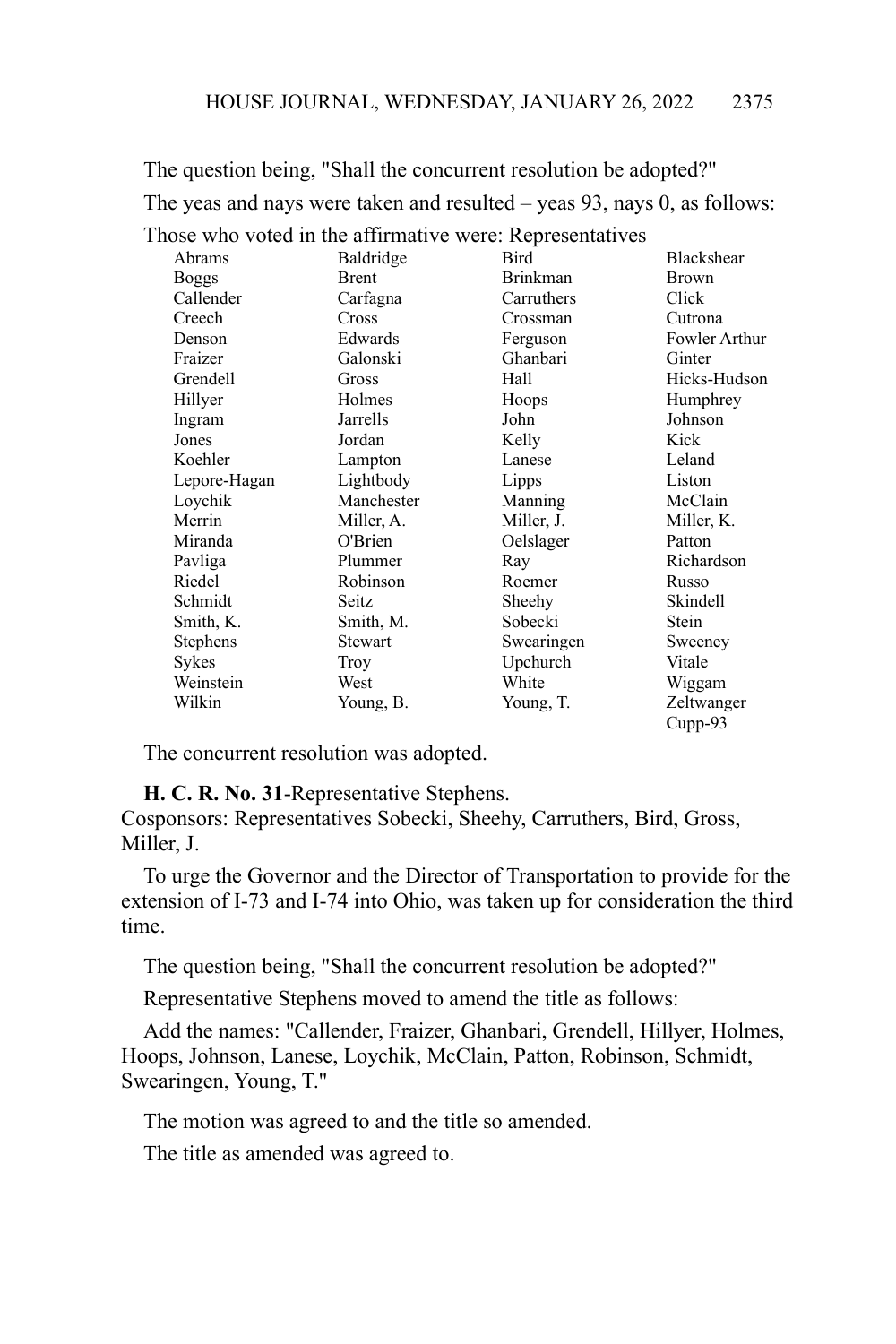Those who voted in the affirmative were: Representatives

The question being, "Shall the concurrent resolution be adopted?" The yeas and nays were taken and resulted – yeas 78, nays 15, as follows:

|                                                       | $minimize: v \rightarrow v$ |              |                   |  |  |
|-------------------------------------------------------|-----------------------------|--------------|-------------------|--|--|
| Abrams                                                | Baldridge                   | <b>Bird</b>  | <b>Blackshear</b> |  |  |
| <b>Brinkman</b>                                       | <b>Brown</b>                | Callender    | Carfagna          |  |  |
| Carruthers                                            | Click                       | Creech       | Cross             |  |  |
| Crossman                                              | Cutrona                     | Edwards      | Ferguson          |  |  |
| Fowler Arthur                                         | Fraizer                     | Galonski     | Ghanbari          |  |  |
| Ginter                                                | Grendell                    | Gross        | Hall              |  |  |
| Hicks-Hudson                                          | Hillyer                     | Holmes       | Hoops             |  |  |
| Jarrells                                              | John                        | Johnson      | Jones             |  |  |
| Jordan                                                | Kelly                       | Koehler      | Lampton           |  |  |
| Lanese                                                | Leland                      | Lightbody    | Lipps             |  |  |
| Loychik                                               | Manchester                  | Manning      | McClain           |  |  |
| Merrin                                                | Miller, A.                  | Miller, J.   | Miller, K.        |  |  |
| Miranda                                               | Oelslager                   | Patton       | Pavliga           |  |  |
| Plummer                                               | Ray                         | Richardson   | Riedel            |  |  |
| Robinson                                              | Roemer                      | Schmidt      | Seitz             |  |  |
| Sheehy                                                | Sobecki                     | Stein        | Stephens          |  |  |
| Stewart                                               | Swearingen                  | Sweeney      | Sykes             |  |  |
| Troy                                                  | Vitale                      | Weinstein    | White             |  |  |
| Wiggam                                                | Wilkin                      | Young, B.    | Young, T.         |  |  |
| Zeltwanger                                            |                             |              | $Cupp-78$         |  |  |
| Those who voted in the negative were: Representatives |                             |              |                   |  |  |
| <b>Boggs</b>                                          | <b>Brent</b>                | Denson       | Humphrey          |  |  |
| Ingram                                                | Kick                        | Lepore-Hagan | Liston            |  |  |
| O'Brien                                               | Russo                       | Skindell     | Smith, K.         |  |  |
| Smith, M.                                             | Upchurch                    |              | West-15           |  |  |
|                                                       |                             |              |                   |  |  |

The concurrent resolution was adopted.

**Am. H. C. R. No. 32**-Representatives Lightbody, Lampton. Cosponsors: Representatives Boggs, Brent, Click, Fowler Arthur, Galonski, Jarrells, Leland, Miller, A., Miranda, Ray, Riedel, Schmidt, Sheehy, Smith, K., Sobecki, Stewart, Weinstein, Young, T.

To recommend that the Air Force Research Lab at Wright Patterson Air Force Base recognize Colonel William J. Cavanaugh for his contribution to the design and architecture of the AFRL Bio Acoustics Laboratory (Bldg 441; Area B; WPAFB), was taken up for consideration the third time.

The question being, "Shall the concurrent resolution be adopted?"

Representative Lightbody moved to amend the title as follows:

Add the names: "Abrams, Baldridge, Carfagna, Cutrona, Edwards, Fraizer, Grendell, Gross, Hall, Hicks-Hudson, Hillyer, Holmes, Hoops, Ingram, Jones, Kick, Lepore-Hagan, Liston, Loychik, Miller, J., O'Brien, Plummer, Russo, Smith, M., West, White."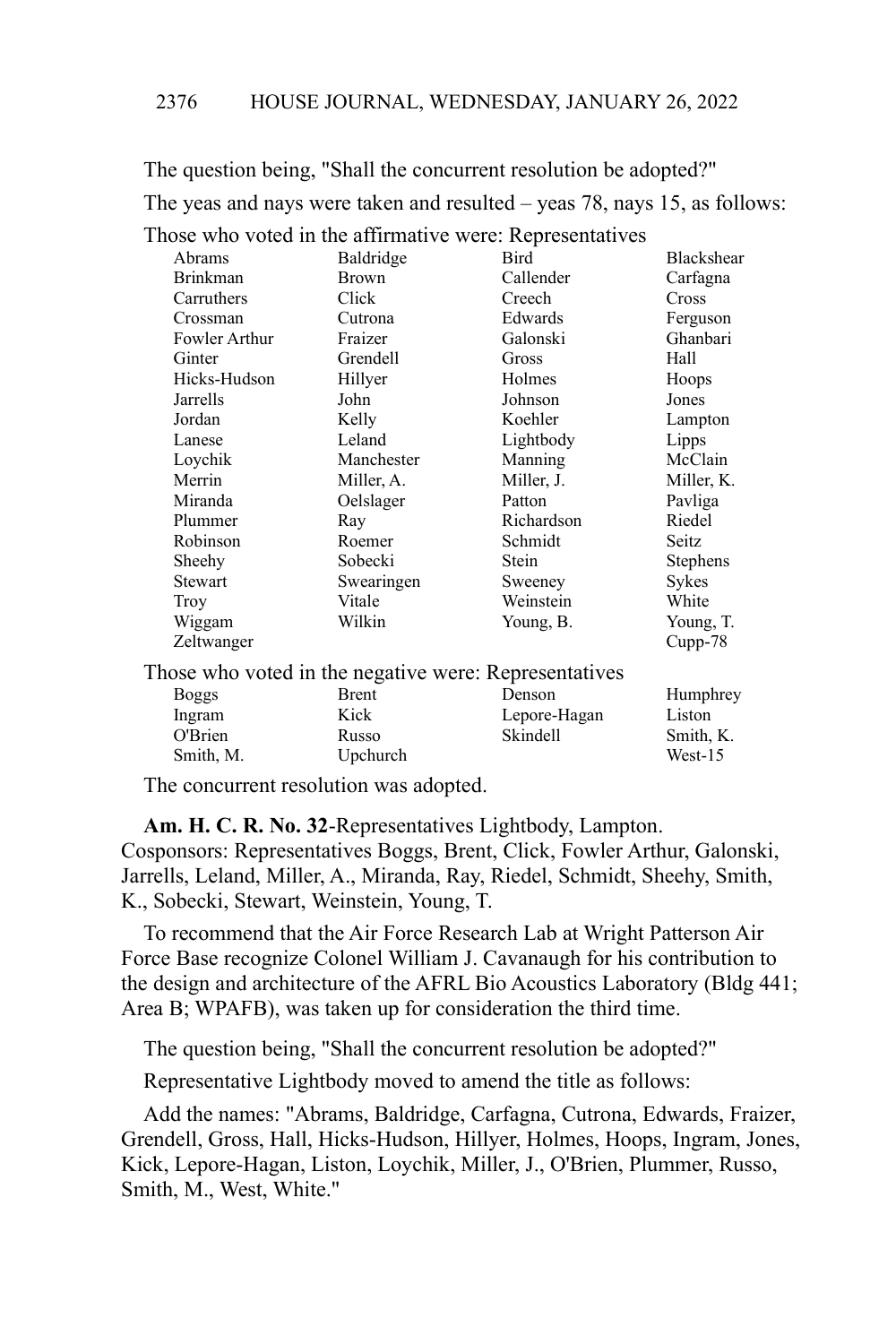The motion was agreed to and the title so amended.

The title as amended was agreed to.

The question being, "Shall the concurrent resolution be adopted?" The yeas and nays were taken and resulted – yeas 93, nays 0, as follows:

Those who voted in the affirmative were: Representatives

| Abrams       | Baldridge  | Bird            | Blackshear    |
|--------------|------------|-----------------|---------------|
| <b>Boggs</b> | Brent      | <b>Brinkman</b> | <b>Brown</b>  |
| Callender    | Carfagna   | Carruthers      | Click         |
| Creech       | Cross      | Crossman        | Cutrona       |
| Denson       | Edwards    | Ferguson        | Fowler Arthur |
| Fraizer      | Galonski   | Ghanbari        | Ginter        |
| Grendell     | Gross      | Hall            | Hicks-Hudson  |
| Hillyer      | Holmes     | Hoops           | Humphrey      |
| Ingram       | Jarrells   | John            | Johnson       |
| Jones        | Jordan     | Kelly           | Kick          |
| Koehler      | Lampton    | Lanese          | Leland        |
| Lepore-Hagan | Lightbody  | Lipps           | Liston        |
| Loychik      | Manchester | Manning         | McClain       |
| Merrin       | Miller, A. | Miller, J.      | Miller, K.    |
| Miranda      | O'Brien    | Oelslager       | Patton        |
| Pavliga      | Plummer    | Ray             | Richardson    |
| Riedel       | Robinson   | Roemer          | Russo         |
| Schmidt      | Seitz      | Sheehy          | Skindell      |
| Smith, K.    | Smith, M.  | Sobecki         | Stein         |
| Stephens     | Stewart    | Swearingen      | Sweeney       |
| Sykes        | Troy       | Upchurch        | Vitale        |
| Weinstein    | West       | White           | Wiggam        |
| Wilkin       | Young, B.  | Young, T.       | Zeltwanger    |
|              |            |                 | $C$ upp-93    |

The concurrent resolution was adopted.

#### **Sub. S. B. No. 56**-Senator Blessing.

Cosponsors: Senators Manning, Antonio, Cirino, Craig, Fedor, Hackett, Rulli, Sykes, Thomas, Williams, Yuko.

To amend sections 2744.01, 2744.05, and 4973.17 and to enact section 153.81 of the Revised Code to regulate the use of indemnity provisions in professional design contracts related to public improvements, to modify the definition of "emergency call," to provide for the allocation of damages in certain provisions of the Political Subdivision Sovereign Immunity Law, and to provide a municipal corporation or county immunity from liability in any action arising from a hospital police officer acting in the discharge of duties in specified locations, was taken up for consideration the third time.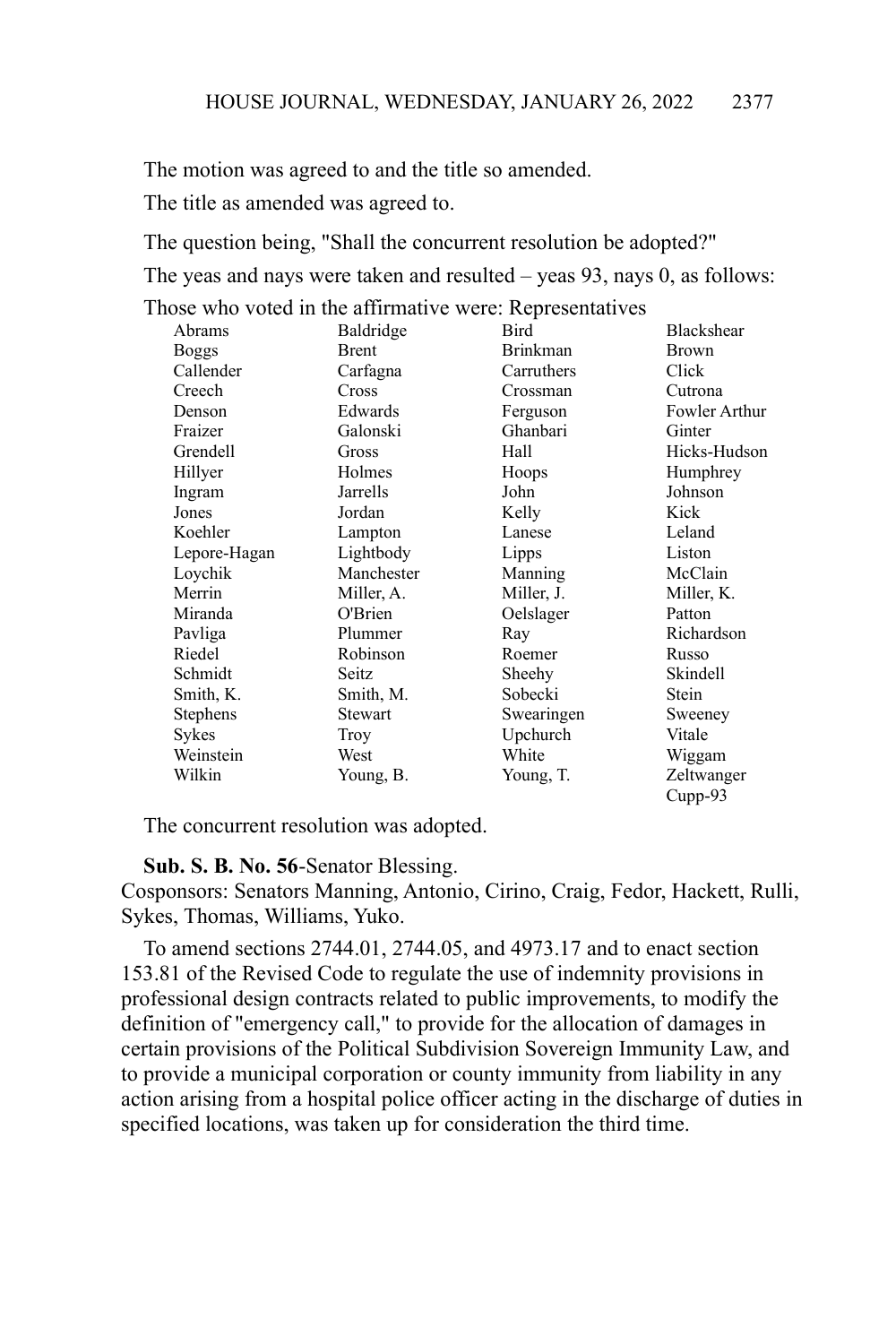The question being, "Shall the bill pass?"

The yeas and nays were taken and resulted – yeas 91, nays 2, as follows:

Those who voted in the affirmative were: Representatives

| Abrams     | Baldridge    | Bird          | Blackshear      |
|------------|--------------|---------------|-----------------|
| Boggs      | <b>Brent</b> | <b>Brown</b>  | Callender       |
| Carfagna   | Carruthers   | Click         | Creech          |
| Cross      | Crossman     | Cutrona       | Denson          |
| Edwards    | Ferguson     | Fowler Arthur | Fraizer         |
| Galonski   | Ghanbari     | Ginter        | Grendell        |
| Gross      | Hall         | Hicks-Hudson  | Hillyer         |
| Holmes     | Hoops        | Humphrey      | Ingram          |
| Jarrells   | John         | Johnson       | Jones           |
| Jordan     | Kelly        | Kick          | Koehler         |
| Lampton    | Lanese       | Leland        | Lepore-Hagan    |
| Lightbody  | Lipps        | Liston        | Loychik         |
| Manchester | Manning      | McClain       | Merrin          |
| Miller, A. | Miller, J.   | Miller, K.    | Miranda         |
| O'Brien    | Oelslager    | Patton        | Pavliga         |
| Plummer    | Ray          | Richardson    | Riedel          |
| Robinson   | Roemer       | Russo         | Schmidt         |
| Seitz      | Sheehy       | Skindell      | Smith, K.       |
| Smith, M.  | Sobecki      | Stein         | <b>Stephens</b> |
| Stewart    | Swearingen   | Sweeney       | Sykes           |
| Troy       | Upchurch     | Weinstein     | West            |
| White      | Wiggam       | Wilkin        | Young, B.       |
| Young, T.  | Zeltwanger   |               | $Cupp-91$       |

Representatives Brinkman and Vitale voted in the negative-2.

The bill passed.

Representative Hillyer moved to amend the title as follows:

Add the names: "Carruthers, Creech, Edwards, Fraizer, Ghanbari, Ginter, Grendell, Hillyer, Holmes, Ingram, Jones, Lampton, Leland, Miller, A., Seitz, Stein, Troy, Young, T., Speaker Cupp."

The motion was agreed to and the title so amended.

The title as amended was agreed to.

**Am. Sub. S. B. No. 105**-Senators Sykes, Schuring.

Cosponsors: Senators Antonio, Craig, Fedor, Huffman, S., Maharath, Thomas, Williams, Yuko, Blessing, Brenner, Cirino, Dolan, Gavarone, Hackett, Hoagland, Hottinger, Kunze, Lang, Reineke, Romanchuk, Rulli, Wilson Representatives Manning, Edwards.

To amend sections 122.921, 122.924, and 122.925 of the Revised Code to require political subdivisions to recognize state certifications of minority business enterprises, women-owned business enterprises, and veteran-friendly business enterprises, was taken up for consideration the third time.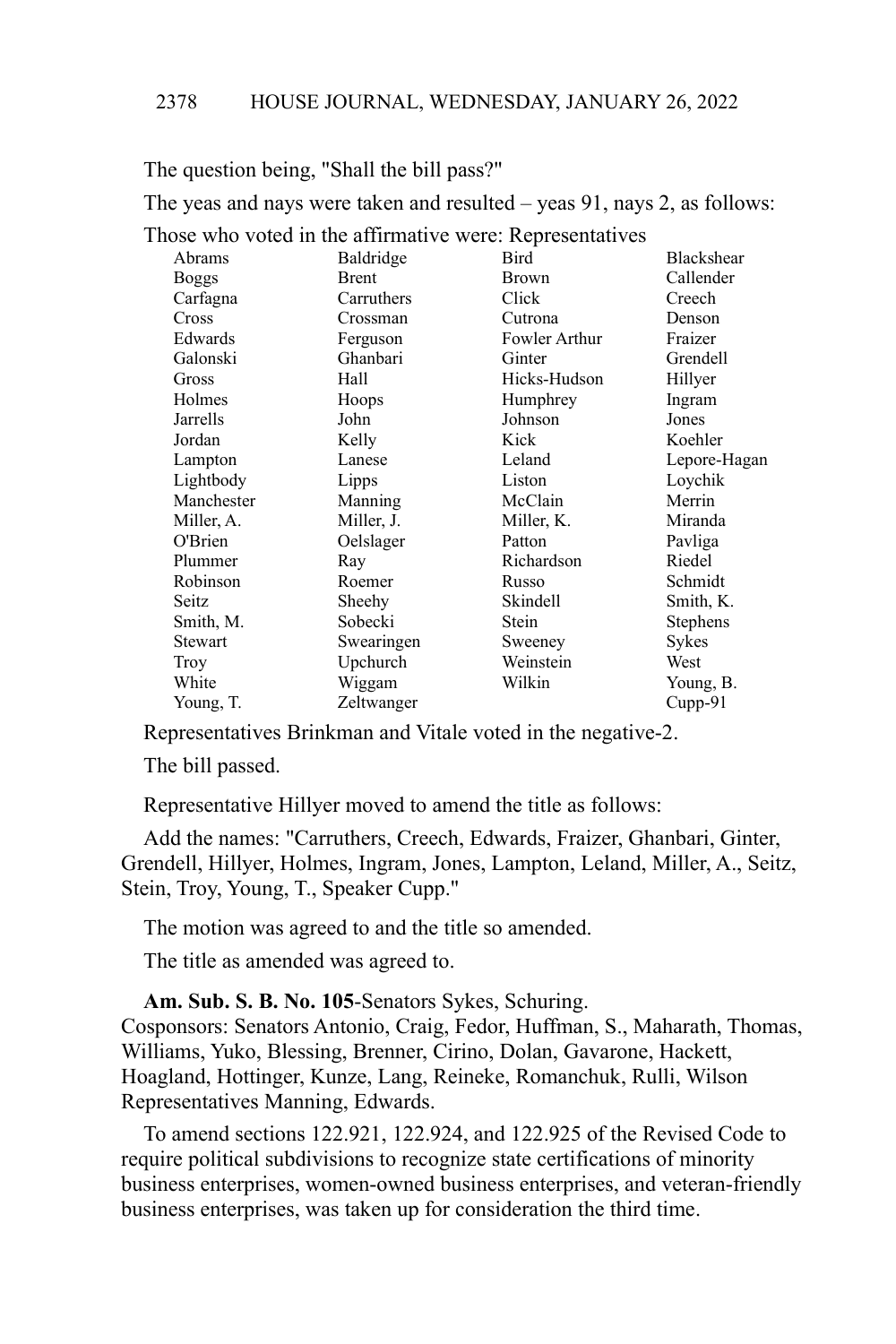The question being, "Shall the bill pass?"

The yeas and nays were taken and resulted – yeas 92, nays 1, as follows:

Those who voted in the affirmative were: Representatives

| Abrams       | Baldridge  | Bird            | Blackshear    |
|--------------|------------|-----------------|---------------|
| <b>Boggs</b> | Brent      | <b>Brinkman</b> | <b>Brown</b>  |
| Callender    | Carfagna   | Carruthers      | Click         |
| Creech       | Cross      | Crossman        | Cutrona       |
| Denson       | Edwards    | Ferguson        | Fowler Arthur |
| Fraizer      | Galonski   | Ghanbari        | Ginter        |
| Grendell     | Gross      | Hall            | Hicks-Hudson  |
| Hillyer      | Holmes     | Hoops           | Humphrey      |
| Ingram       | Jarrells   | John            | Johnson       |
| Jones        | Jordan     | Kelly           | Kick          |
| Koehler      | Lampton    | Lanese          | Leland        |
| Lepore-Hagan | Lightbody  | Lipps           | Liston        |
| Loychik      | Manchester | Manning         | McClain       |
| Merrin       | Miller, A. | Miller, J.      | Miller, K.    |
| Miranda      | O'Brien    | Oelslager       | Patton        |
| Pavliga      | Plummer    | Ray             | Richardson    |
| Riedel       | Robinson   | Roemer          | Russo         |
| Schmidt      | Seitz      | Sheehy          | Skindell      |
| Smith, K.    | Smith, M.  | Sobecki         | Stein         |
| Stephens     | Stewart    | Swearingen      | Sweeney       |
| Sykes        | Troy       | Upchurch        | Weinstein     |
| West         | White      | Wiggam          | Wilkin        |
| Young, B.    | Young, T.  | Zeltwanger      | $Cupp-92$     |

Representative Vitale voted in the negative-1.

The bill passed.

Representative Edwards moved to amend the title as follows:

Add the names: "Abrams, Blackshear, Brent, Brown, Carfagna, Carruthers, Cross, Crossman, Cutrona, Denson, Galonski, Ginter, Grendell, Gross, Hall, Hicks-Hudson, Hillyer, Holmes, Humphrey, Ingram, Jarrells, John, Jones, Kelly, Kick, Lanese, Leland, Lepore-Hagan, Lightbody, Liston, Loychik, Manning, Miller, A., Miller, J., Miller, K., Miranda, O'Brien, Oelslager, Patton, Pavliga, Plummer, Richardson, Riedel, Robinson, Russo, Seitz, Sheehy, Smith, K., Smith, M., Sobecki, Stephens, Sweeney, Sykes, Upchurch, Weinstein, West, White, Young, T., Speaker Cupp."

The motion was agreed to and the title so amended.

The title as amended was agreed to.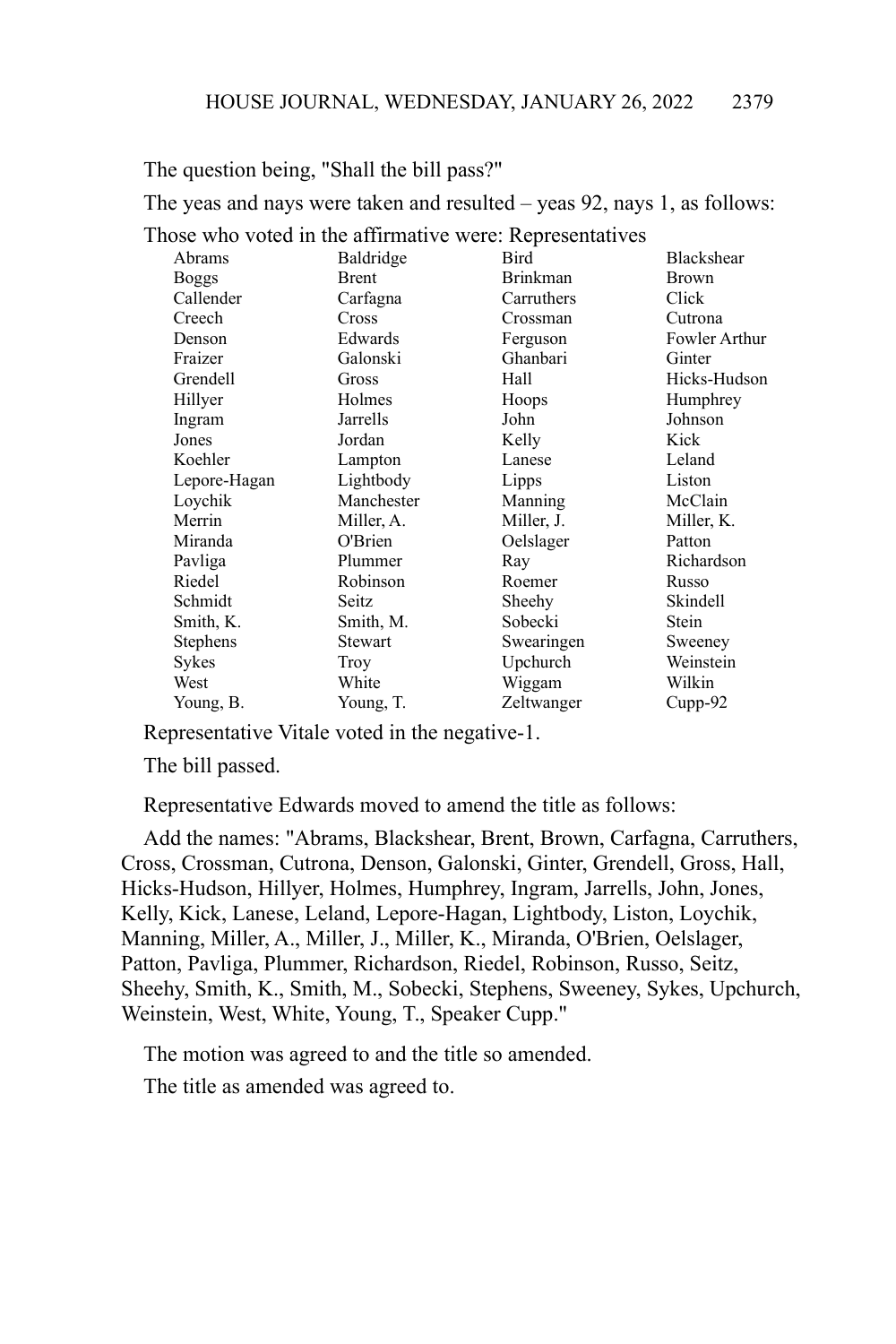## Message from the Senate

Mr. Speaker:

I am directed to inform the House of Representatives that the Senate has concurred in the passage of the following bill:

#### **Sub. H. B. No. 93** - Representatives Abrams, LaRe

Cosponsors: Representatives Richardson, Carfagna, Johnson, Ingram, Seitz, Zeltwanger, Koehler, Riedel, Gross, Cross, Carruthers, Plummer, Sheehy, Galonski, Crossman, Leland, White, Baldridge, Blackshear, Brent, Brown, Click, Crawley, Creech, Cutrona, Ghanbari, Ginter, Grendell, Hall, Hillyer, Householder, Howse, Jarrells, John, Jones, Kelly, Kick, Lepore-Hagan, Lightbody, Liston, Miller, A., Miller, J., Miranda, O'Brien, Pavliga, Ray, Robinson, Roemer, Russo, Schmidt, Smith, K., Smith, M., Sobecki, Stein, Stephens, Troy, Weinstein, West, Young, B. Senators Blessing, Brenner, Cirino, Gavarone, Hackett, Johnson, Kunze, Manning, Reineke, Rulli, Schuring, Wilson, Yuko

To amend sections 111.42, 111.43, 111.45, 111.46, 111.48, 111.99, 149.43, 315.25, 317.13, 317.32, 319.28, 2303.12, and 5301.255 and to enact sections 111.431 and 321.25 of the Revised Code and to repeal Section 4 of S.B. 258 of the 134th General Assembly to make changes to the Address Confidentiality Program administered by the Secretary of State, to make changes to county recorder fees, to modify certain requirements for the 2022 primary election, and to declare an emergency.

As a substitute bill, in which the concurrence of the House is requested.

Attest: Vincent L. Keeran, Clerk.

Representative Ginter moved that the Senate amendments to **Sub. H. B. No. 93-**Representatives Abrams, LaRe, et al., be taken up for immediate consideration.

The motion was agreed to without objection.

The Senate amendments to **Sub. H. B. No. 93**-Representatives Abrams, LaRe, et al., were taken up for consideration.

**Sub. H. B. No. 93 -** Representatives Abrams, LaRe.

Cosponsors: Representatives Richardson, Carfagna, Johnson, Ingram, Seitz, Zeltwanger, Koehler, Riedel, Gross, Cross, Carruthers, Plummer, Sheehy, Galonski, Crossman, Leland, White, Baldridge, Blackshear, Brent, Brown, Click, Crawley, Creech, Cutrona, Ghanbari, Ginter, Grendell, Hall, Hillyer,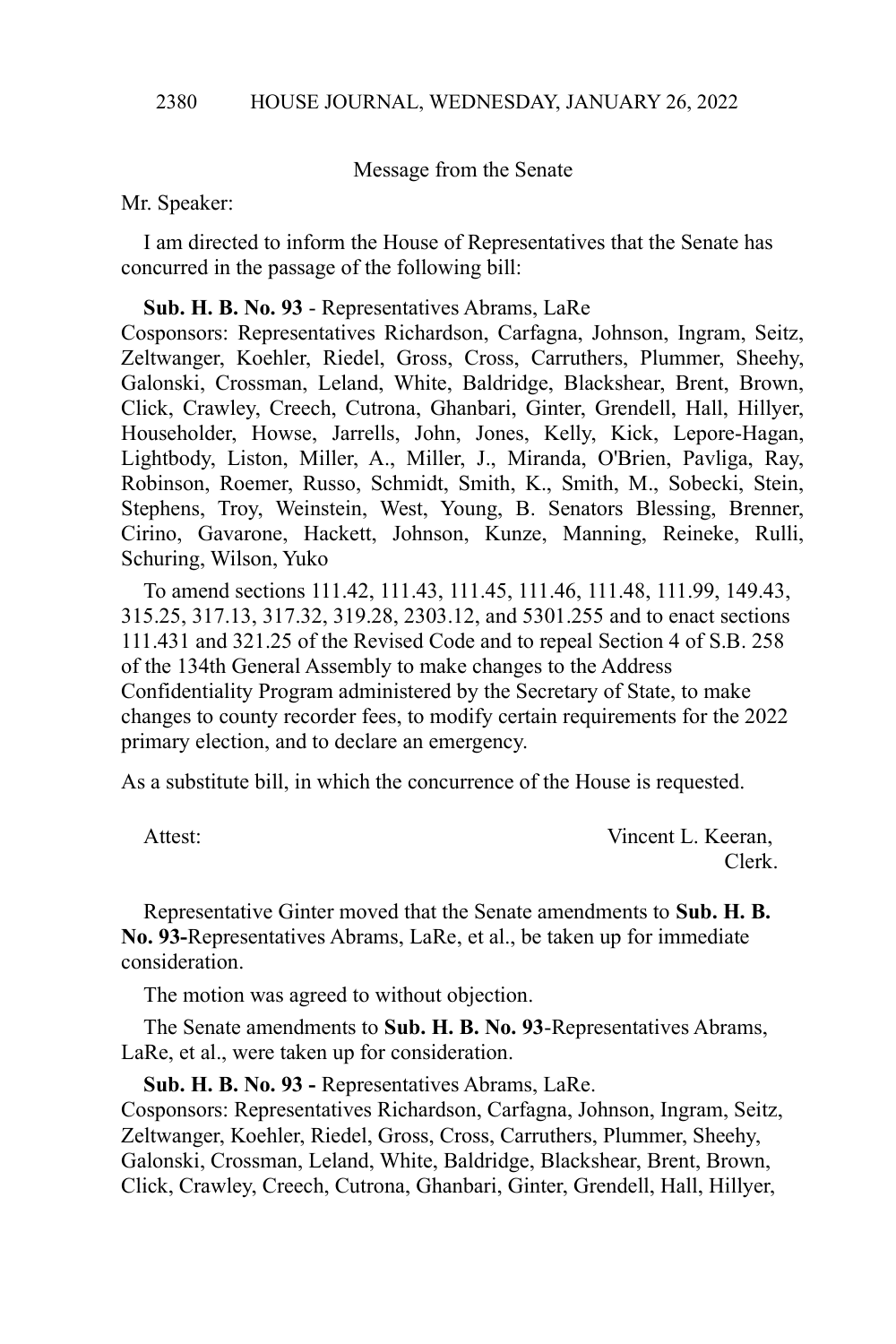Householder, Howse, Jarrells, John, Jones, Kelly, Kick, Lepore-Hagan, Lightbody, Liston, Miller, A., Miller, J., Miranda, O'Brien, Pavliga, Ray, Robinson, Roemer, Russo, Schmidt, Smith, K., Smith, M., Sobecki, Stein, Stephens, Troy, Weinstein, West, Young, B. Senators Blessing, Brenner, Cirino, Gavarone, Hackett, Johnson, Kunze, Manning, Reineke, Rulli, Schuring, Wilson, Yuko.

To amend sections 111.42, 111.43, 111.45, 111.46, 111.48, 111.99, 149.43, 315.25, 317.13, 317.32, 319.28, 2303.12, and 5301.255 and to enact sections 111.431 and 321.25 of the Revised Code and to repeal Section 4 of S.B. 258 of the 134th General Assembly to make changes to the Address Confidentiality Program administered by the Secretary of State, to make changes to county recorder fees, to modify certain requirements for the 2022 primary election, and to declare an emergency.

The question being, "Shall the emergency clause stand as part of the bill?" The yeas and nays were taken and resulted – yeas 74, nays 19, as follows: Those who voted in the affirmative were: Representatives

| Abrams          | Baldridge                                             | Bird            | <b>Boggs</b> |
|-----------------|-------------------------------------------------------|-----------------|--------------|
| <b>Brinkman</b> | Callender                                             | Carfagna        | Carruthers   |
| Click           | Creech                                                | Cross           | Cutrona      |
| Edwards         | Ferguson                                              | Fowler Arthur   | Fraizer      |
| Galonski        | Ghanbari                                              | Ginter          | Grendell     |
| Gross           | Hall                                                  | Hillyer         | Holmes       |
| Hoops           | Humphrey                                              | <b>Jarrells</b> | John         |
| Johnson         | Jones                                                 | Jordan          | Kick         |
| Koehler         | Lampton                                               | Lanese          | Lipps        |
| Loychik         | Manchester                                            | Manning         | McClain      |
| Merrin          | Miller, J.                                            | Miller, K.      | Miranda      |
| O'Brien         | Oelslager                                             | Patton          | Pavliga      |
| Plummer         | Ray                                                   | Richardson      | Riedel       |
| Robinson        | Roemer                                                | Russo           | Schmidt      |
| Seitz           | Sheehy                                                | Smith, K.       | Stein        |
| Stephens        | Stewart                                               | Swearingen      | Sweeney      |
| Sykes           | Upchurch                                              | Vitale          | White        |
| Wiggam          | Wilkin                                                | Young, B.       | Young, T.    |
| Zeltwanger      |                                                       |                 | $Cupp-74$    |
|                 | Those who voted in the negative were: Representatives |                 |              |
| Blackshear      | <b>Brent</b>                                          | <b>Brown</b>    | Crossman     |
| Denson          | Hicks-Hudson                                          | Ingram          | Kelly        |
| Leland          | Lepore-Hagan                                          | Lightbody       | Liston       |
| Miller, A.      | Skindell                                              | Smith, M.       | Sobecki      |
| Troy            | Weinstein                                             |                 | West-19      |

Having received the required Constitutional majority, the emergency clause stood as part of the bill.